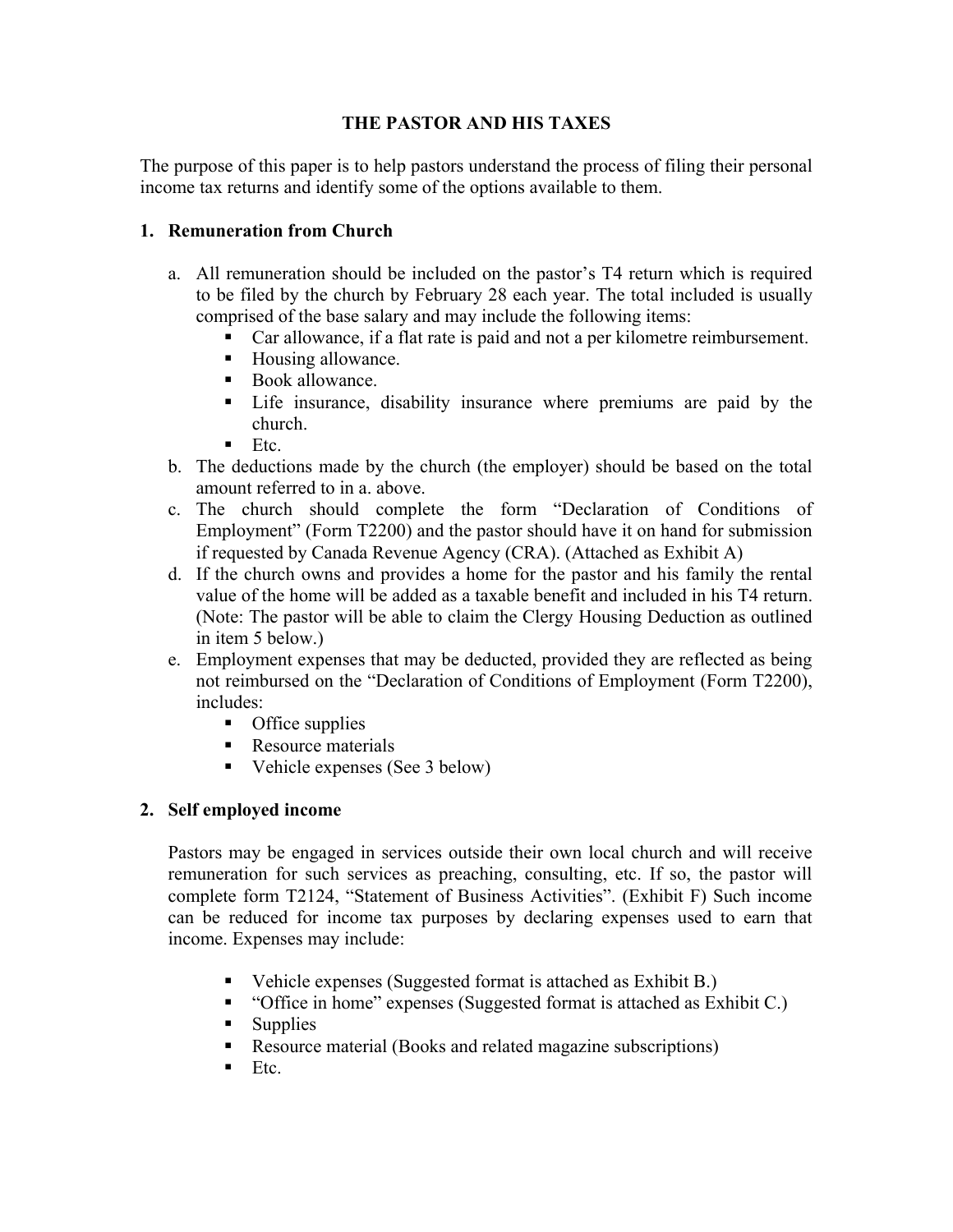# **3. Vehicle expenses (For a guide to calculation see Exhibit B.)**

- a. If the church pays a flat rate monthly allowance the amount should be included in his T-4 returns. The vehicle expenses may then be deducted on his income tax return.
- b. The pastor should keep a log book that records his odometer readings at the beginning and end of the year, together with kilometres travelled to earn:
	- Employment income from the church
	- ! Self Employment income
- c. If the Church does not pay mileage the portion of the kilometres that relate to the church activities can be deducted as "Employment Expenses". Please note that kilometres incurred while driving from home to the church office and return, if an office is supplied at the church, is not deductible.
- d. Expenses relating to Self Employment Income are deductible as business expenses on the pastor's tax return.
- e. If the church pays some, but not all of the costs by means of a per-kilometre calculation, it may be beneficial to add the amount paid during the year as income and then deduct the amount calculated as illustrated on Exhibit B.

# **4. "Office in Home" Expenses (For a guide to calculation see Exhibit C.)**

- a. The cost of running an office in your home is deductible under one of the following scenarios:
	- ! If the church does not provide an office and requires the pastor to work out of his home and has on file form T2200 – "Declaration of Conditions of Employment."
	- ! If the pastor uses his home for pastoral work and the church indicates on Form T2200 that it is required to perform his duties, even though the church also provides an office for him.
	- ! If the pastor has self employed income and requires an office at home to earn Self Employed Income.
- b. The office must be a room set aside for the purpose. It cannot be a corner of the kitchen table. It should be used for:
	- **Study**
	- Writing
	- Storage of library
	- $\blacksquare$  Etc.
- c. If the pastor only has "employment income" he can only deduct utilities and repairs and maintenance from his income.

### **5. Clergy Residence Deduction**

- a. The Income Tax act allows an employment deduction for pastors that amounts to:
	- ! The annual rent paid or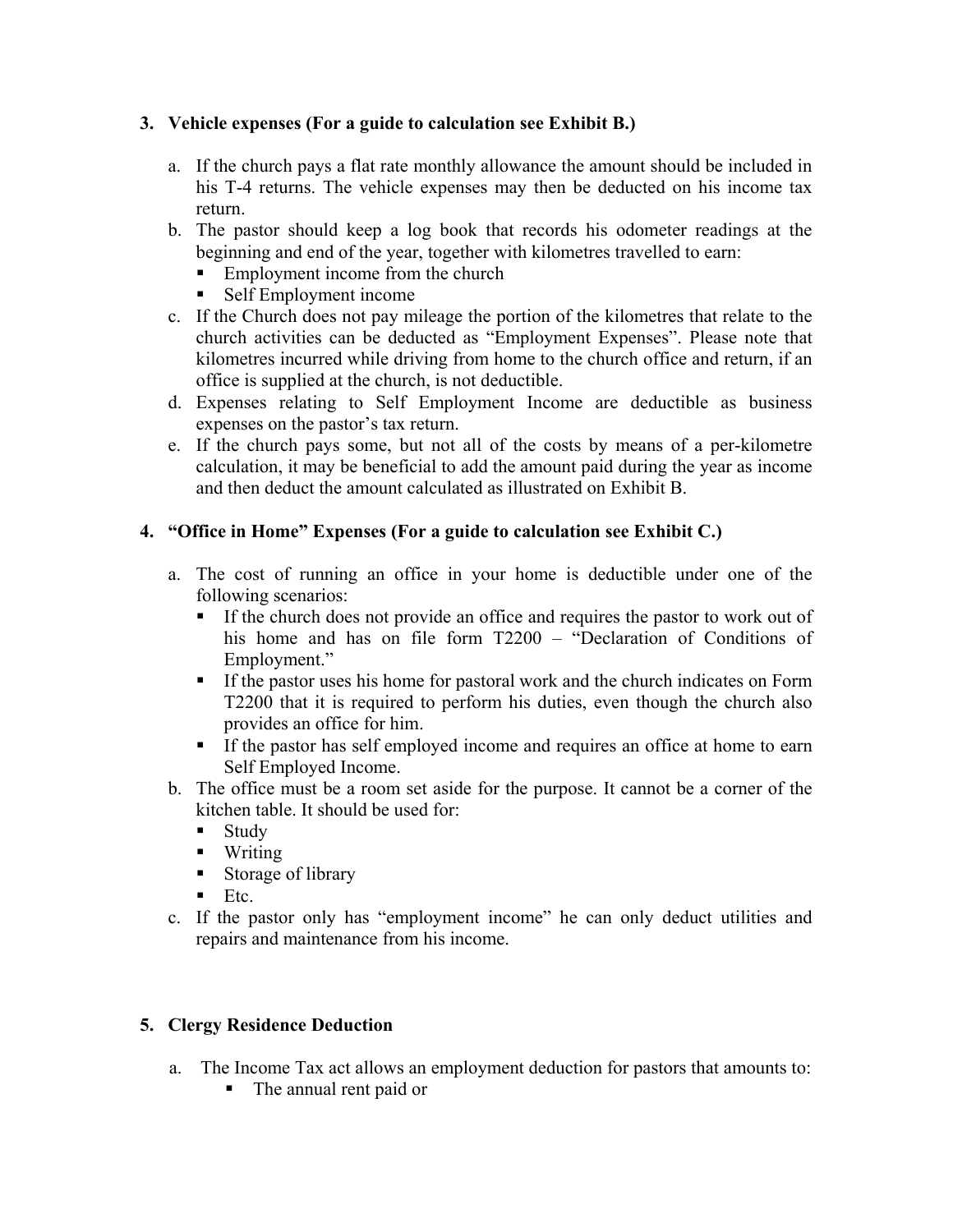- ! the rental value of the home owned by him
- Plus utilities
- b. The Pastor must have qualifying income (i.e. income from employment as a pastor as shown on his T4 return)
- c. The detailed calculation is on Form T1223. (Exhibit E)
- d. If his qualifying income is less than \$30,000 he is entitled to a deduction of \$10,000 but the deduction may not exceed the amount of the pastor's qualifying income for the year.
- e. If his qualifying income is greater than \$30,000 he is entitled to a deduction of the amount of the rental value plus utilities but not more than one third of his qualifying income.
- f. Please note that this deduction is available only if the pastor has qualifying employment income and receives a T4 return for such income. The deduction is not available for non-employment income, such as self employment or investment income.
- g. The pastor should supply the employer with documentation supporting the amounts claimed on Form T1223. Examples would be:
	- ! Letter from a realtor identifying the current rental value of the home owned by the pastor. (Sample attached as Exhibit D)
	- **•** Copies of Utility Bills
- h. The employer must sign Form T1223 and keep it on hand.
- i. The employer should reduce the amount of Income Tax deductions at source by this "Clergy Residence Deduction". The church (employer) can only do so if Form T1223 is completed and on hand for review by the Canada Revenue Agency (CRA)
- j. Pensionable earnings for the purpose of calculating Canada Pension Plan should also be reduced by the amount of the Clergy Housing Deduction as calculated on form T1223. (Exhibit E)
- k. The administrative rules and policies for this deduction are covered in Interpretation Bulletin 141R published by The Canada Revenue Agency (CRA).
- **6. Some Relevant Interpretation Bulletins and guidelines which can be downloaded from the Canada Revenue Agency Website are listed on EXHIBIT G.**

**Canada Revenue Agency Website: www.cra-arc.gc.ca**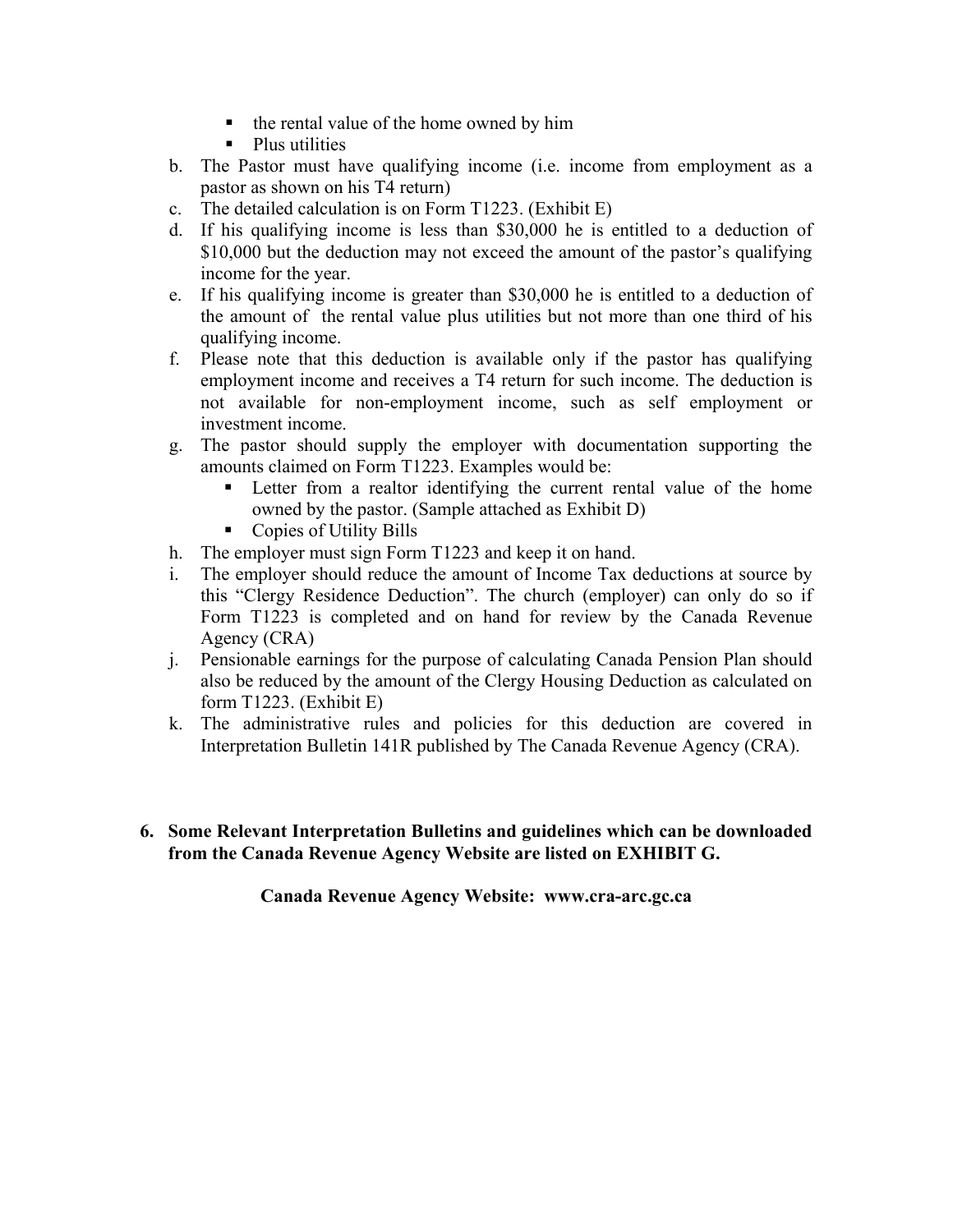### **EXHIBIT A DECLARATION OF CONDITIONS OF EMPLOYMENT Canada Revenue Agency Form number T2200**

This exhibit can be downloaded from The Canada Revenue Agency website as follows:

| www.cra-arc.gc.ca                          |
|--------------------------------------------|
| "English" or "French"                      |
| "Forms and Publications"                   |
| "All Forms Listed by Form Number"          |
| $\lq\lq$ <sup><math>\lq</math></sup> $\lq$ |
| $\mathcal{L}$                              |
| "T2200"                                    |
|                                            |
|                                            |

Print out the form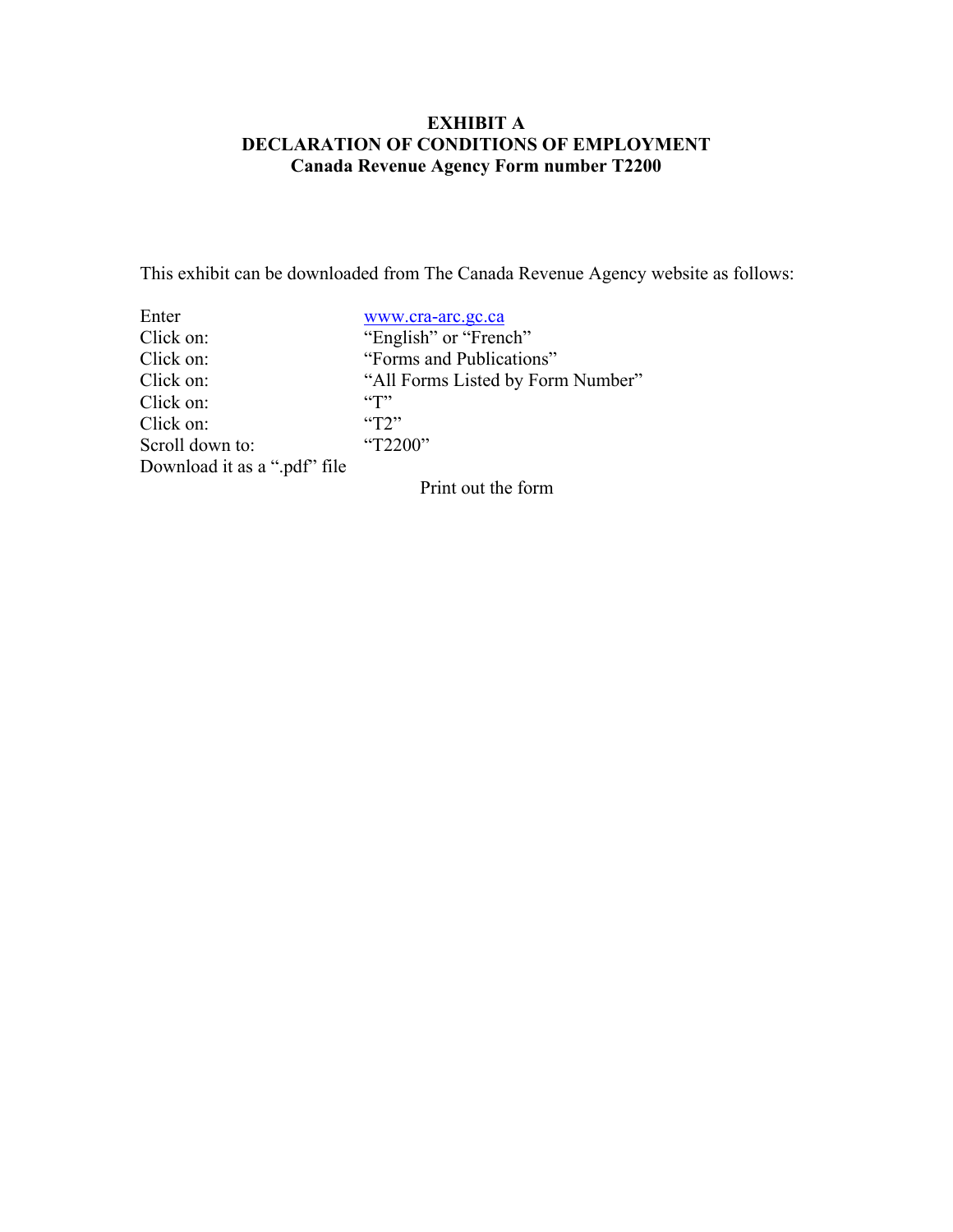# **EXHIBIT B SCHEDULE OF AUTOMOBILE EXPENSES**  YEAR ENDED DECEMBER 31, \_\_\_\_\_

| Fuel                               | \$1,200 |
|------------------------------------|---------|
| Service                            | 600     |
| Repairs                            | 800     |
| Washes                             | 100     |
| Insurance                          | 1,100   |
| Licenses                           | 100     |
| Capital cost allowance (see below) | 3,000   |
| Miscellaneous                      | 100     |
| Total costs                        | 7,000   |

# **Capital Cost allowance calculation**

| Undepreciated balance beginning of year | \$10,000 |
|-----------------------------------------|----------|
| Allowance for year $-30\%$              | 3,000    |
| Undepreciated balance, end of year      | \$7,000  |

Note: If the pastor has purchased a vehicle during the year special rules apply and he should get professional tax assistance before filing his return.

| Odometer reading, beginning of year<br>Odometer reading, end of year    | 45,000<br>75,000 |          |
|-------------------------------------------------------------------------|------------------|----------|
| Kilometres travelled during year                                        | 30,000           |          |
| Kilometres travelled for church per log book                            | 10,000           | $33.3\%$ |
| Amount deductible from Employment Income<br>10,000/30,000 X \$7,000     | \$2,333          |          |
| Kilometres travelled to earn self employed income<br>per log book       | 5,000            | $16.7\%$ |
| Amount deductible from Self Employment Income<br>5,000/30,000 X \$7,000 | <u> 169</u>      |          |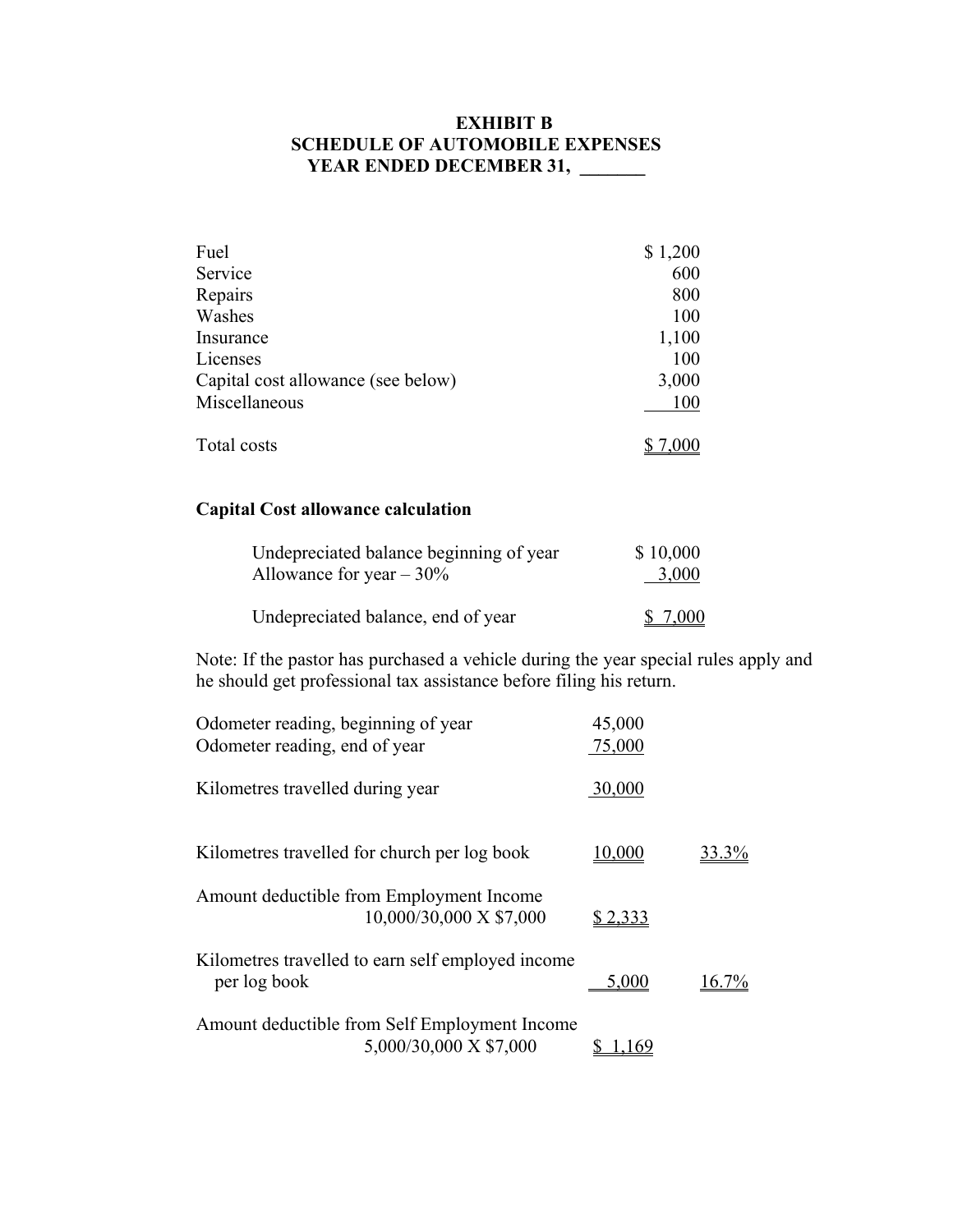# **EXHIBIT C SCHEDULE OF "OFFICE IN HOME" EXPENSES YEAR ENDED DECEMBER 31, \_\_\_\_\_\_\_\_**

#### **COSTS FOR THE YEAR ENDED DECEMBER 31,**

| Mortgage interest                                       | \$3,000  |
|---------------------------------------------------------|----------|
| Municipal taxes                                         | 2,450    |
| Hydro                                                   | $750*$   |
| Gas                                                     | $1,200*$ |
| Repairs and maintenance                                 | 800*     |
| Insurance                                               | 400      |
| Miscellaneous                                           | 600      |
| Total                                                   | \$9,200  |
| Total square feet of office                             | 200      |
| Total square feet in house                              | 600. ا   |
| Square foot of office as a percent of total square feet | $12.5\%$ |
| Amount deductible $(\$ 9,200 X 12.5%)$                  |          |

Note: The above expenses are deductible from self-employed income. The expenses marked with an \* are the only expenses deductible from employment income provided that the "Declaration of Conditions of Employment" (Form T2200 – Exhibit A) allows the deduction.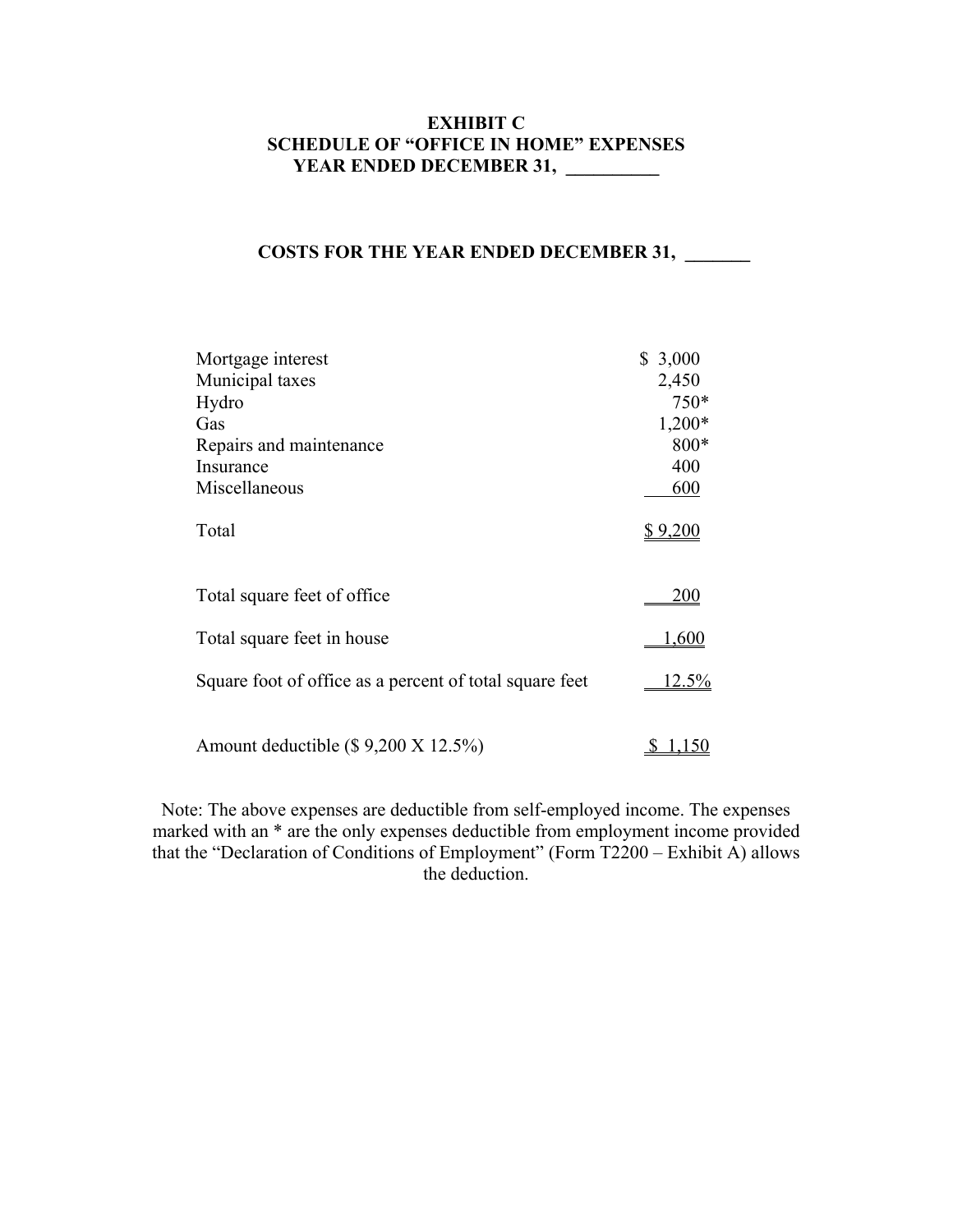#### **EXHIBIT D (Sample letter from Real Estate agency to Pastor regarding the rental value of his home.)**

### **Real Estate Company Letterhead**

Date \_\_\_\_\_\_\_\_\_\_\_\_\_

Dear Mr. and Mrs. \_\_\_\_\_\_\_\_\_\_\_\_\_\_\_\_\_\_\_\_\_,

As requested, I am listing below the market rental value of your house based on our knowledge of rental homes in your area.

In our opinion your home has a rental value of \$ \_\_\_\_\_\_\_ per month (\$ \_\_\_\_\_\_\_ per year.) It is understood that this is a net amount and the tenant would be required to pay all utilities, taxes, insurance and other maintenance costs of the house.

Yours very truly,

Name (print) \_\_\_\_\_\_\_\_\_\_\_\_\_\_\_\_\_\_\_\_\_\_\_\_\_\_

Signature  $\Box$ 

\_\_\_\_\_\_\_\_\_\_\_\_\_\_\_\_\_\_\_ Real Estate Agency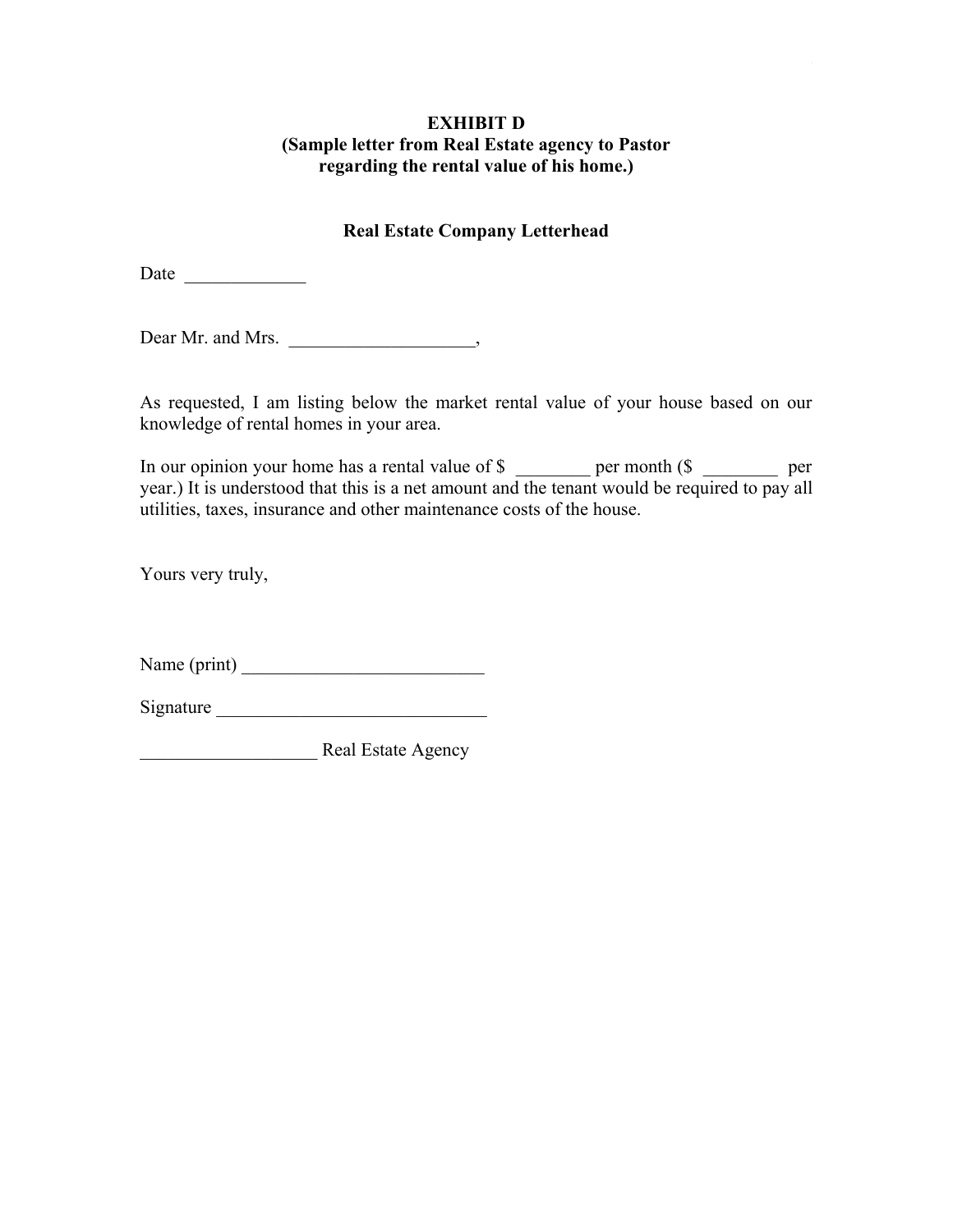# **EXHIBIT E CLERGY RESIDENCE DEDUCTION Canada Revenue Agency Form number T1223**

This exhibit can be downloaded from The Canada Revenue Agency website as follows:

| Enter                        | www.cra-arc.gc.ca                 |
|------------------------------|-----------------------------------|
| Click on:                    | "English" or "French"             |
| Click on:                    | "Forms and Publications"          |
| Click on:                    | "All Forms Listed by Form Number" |
| Click on:                    |                                   |
| Click on:                    | $\mathrm{``T1''}$                 |
| Scroll down to:              | "T1223"                           |
| Download it as a ".pdf" file |                                   |
| Print out the form           |                                   |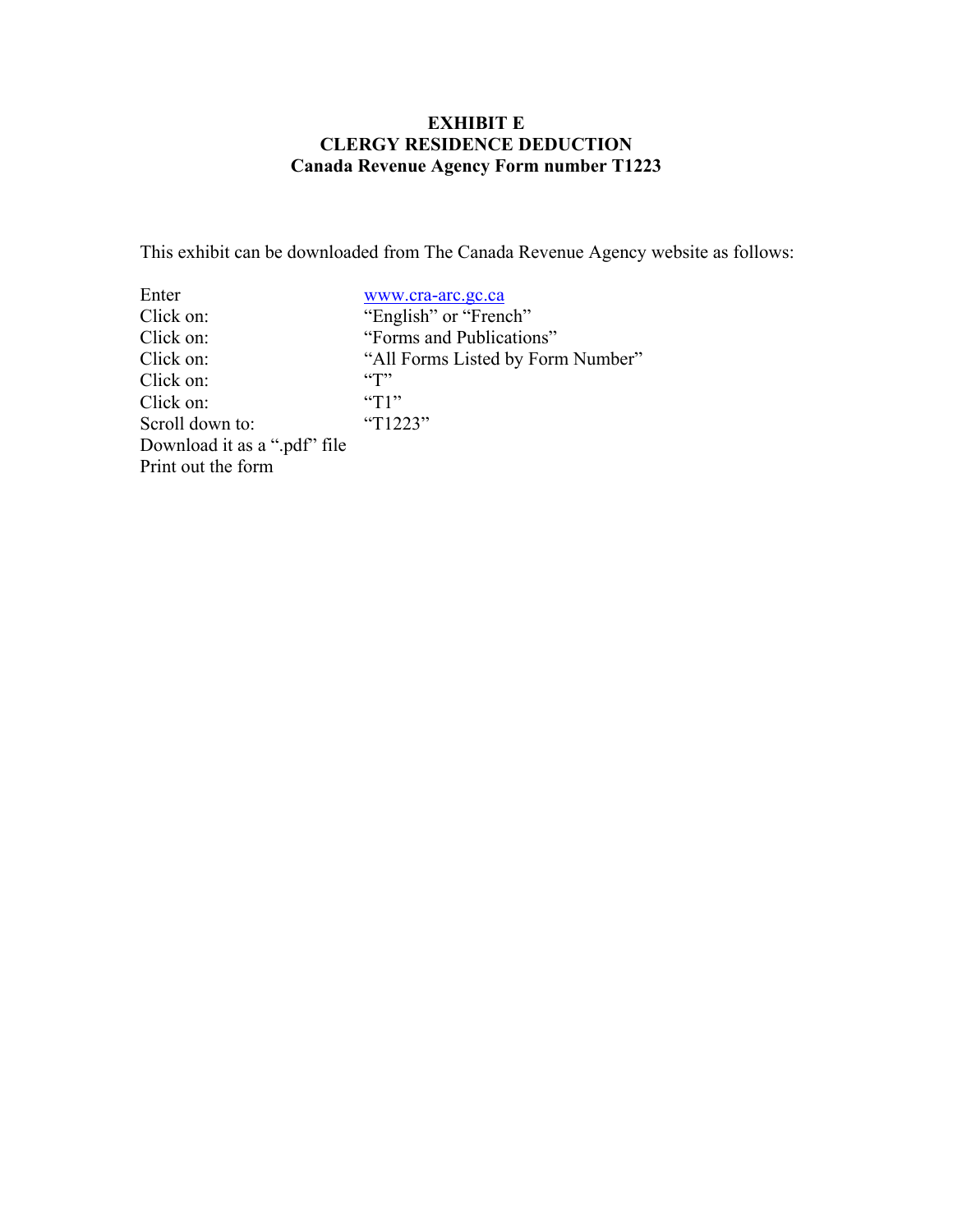## **EXHIBIT F STATEMENT OF BUSINESS ACTIVITIES Canada Revenue Agency Form number T2124**

This exhibit can be downloaded from The Canada Revenue Agency website as follows:

| Enter                        | www.cra-arc.gc.ca                 |
|------------------------------|-----------------------------------|
| Click on:                    | "English" or "French"             |
| Click on:                    | "Forms and Publications"          |
| Click on:                    | "All Forms Listed by Form Number" |
| Click on:                    |                                   |
| Click on:                    | T2                                |
| Scroll down to:              | "T214"                            |
| Download it as a ".pdf" file |                                   |

Print out the form